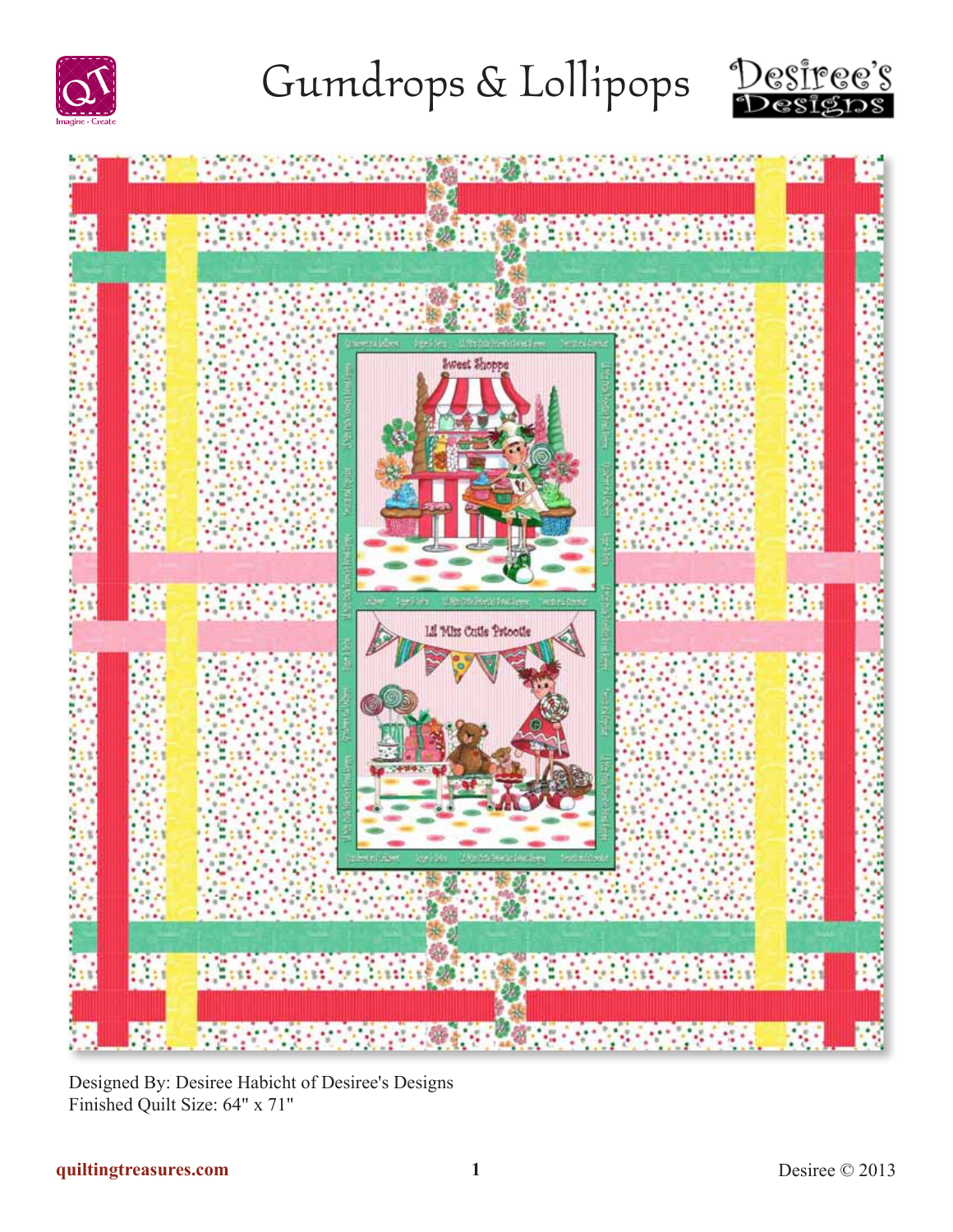





### **Cutting Directions:**

*Note:All strips are cut across the width of the fabric (selvage to selvage) unless noted otherwise.*

#### **A. 22896 PH: Panel**

• Cut panel ¼" beyond black outline of panel images. Approximate cutting size 21" x 41"

#### **B. 22899 Z: White Floral**

• Cut two 3" strips. Cut two 3" X 4" rectangles from each strip; keep remaining strips to sew strip panels for block 3.

#### **C. 22900 H: Green Toile**

• Cut four 3" strips; subcut two strips into six 3" x 8½" rectangles and six 2" x 3" rectangles for blocks 1, 1R, and 2. Remaining strips are for Panel D.

#### **D. 22900 P: Pink Toile**

• Cut three 3" strips; subcut one strip into four 3" x 8½" rectangles. From the remaining two strips, cut two 3" x 4" rectangles from the ends of each strip that will be used for block 3.

#### **E. 22900 S: Yellow Toile**

• Cut four 3" strips. Cut two 3" squares from each of the strips for a total of six 3" squares for Blocks 1, 1R, and 3. Remaining strips are for Panel C.

#### **F. 22901 Z: White Dots**

- Cut sixteen 2" strips.
- Cut three 4" strips; subcut two strips in half (total of four) and one strip into quarters.
- Cut eight 4½" strips.
- Cut two 7<sup>3</sup>/<sub>4</sub>" strips; subcut four 7<sup>3</sup>/<sub>4</sub>" x 18" rectangles.

### FABRIC REQUIREMENTS Design: Yards 22896 PH 1 PANEL 22899 Z  $\frac{1}{4}$ 22900 H  $\frac{1}{2}$ 22900 P  $\frac{1}{3}$ 22900 S  $\frac{1}{2}$ 22901 Z  $2^{5}/_8$ 22901 Z (Binding)  $\frac{5}{8}$ 22902 R  $\frac{7}{8}$ 22897 P (Backing) 4½

#### **G. 22901 Z: White Dots**

• Cut seven  $2\frac{1}{2}$ " strips for binding.

#### **H. 22902 R: Red Tonal Stripe**

• Cut eight 3" strips. Using two strips, cut the following from each strip: one 3" x  $12\frac{1}{2}$ " rectangle, two 3" x  $8\frac{1}{2}$ " rectangles, two 3" x 3" rectangles, and two 3" x 2" rectangles. Remaining strips are for panels C and D.

#### **Strip Panel Construction:**

*Panel A: Top and bottom center blocks for panel border and outside block border*

- **1.** To make one strip panel, sew together the long sides of one (F) 2"dot strip, one (B) 3" floral strip, one (F)  $4\frac{1}{2}$ " dot strip, one  $(B)$  3" floral strip and one  $(F)$  2" strip. Keep one end of panel even as lengths of floral strips will be shorter than the dot strips. Press toward the floral strips. Make one.
- **2.** Cut Panel A into four 2" segments, two 4" segments and two 4½" segments.

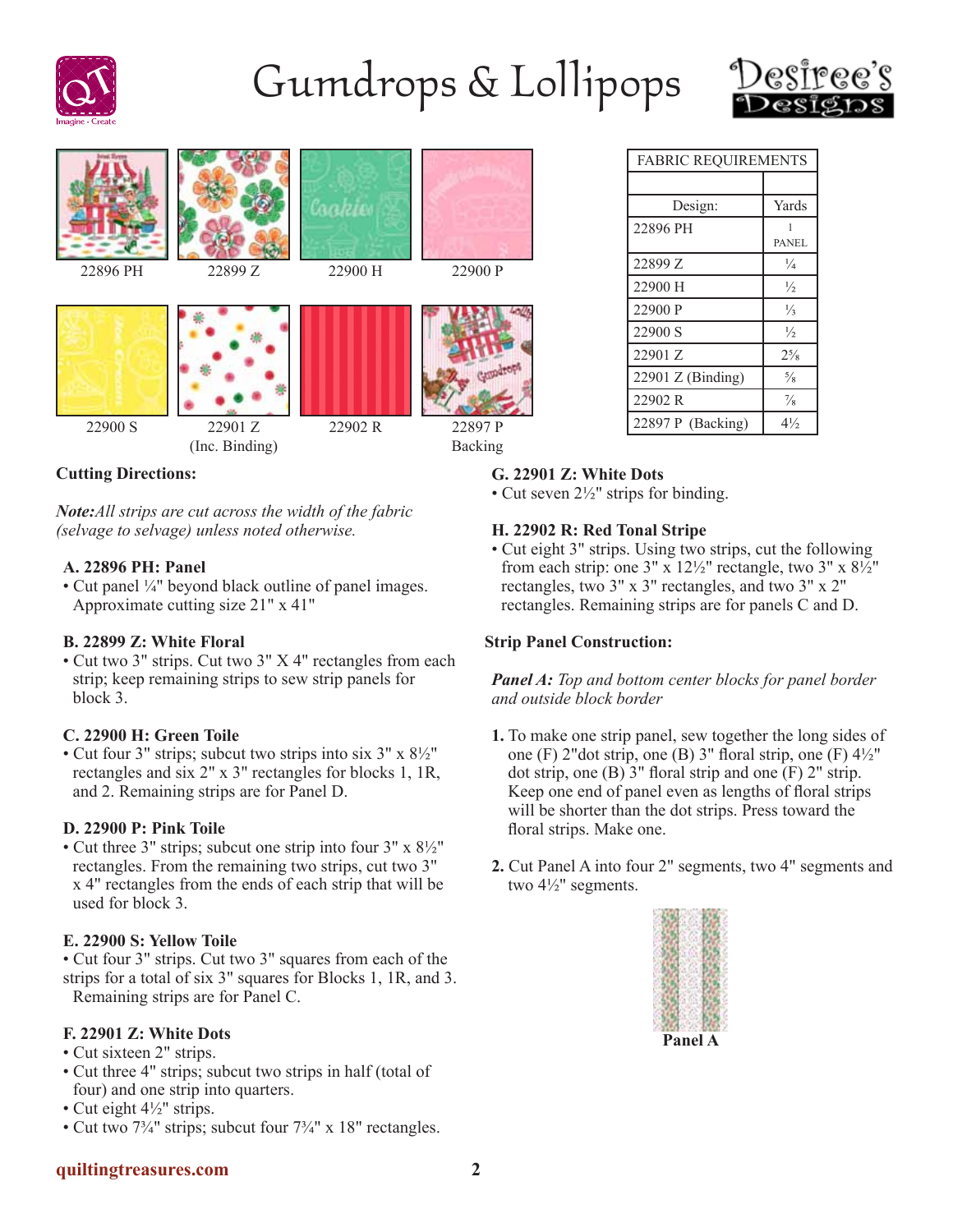



#### *Panel B: Center Panel Borders one and two*

- **1.** To make one strip panel, sew together the long sides of one (F) 2" dot strip, one (D) 3" pink strip, one (F)  $4\frac{1}{2}$ " dot strip, one (D)  $3$ " pink strip and one  $(F)$  2" dot strip. Keep one end of panel even as length of one pink strip will be shorter than the other strips. Press toward the pink strips. Make one.
- **2.** Cut Panel B into two 4" segments and two 7¾" segments.



*Panel C: Outside Border Blocks 1 and 1R, and Outside Border Panels*

- **1.** To make one strip panel, sew together the long sides of one (F) 2" dot strip, one (H) 3" red strip, one (F)  $4\frac{1}{2}$ " dot strip, one  $(E)$  3" yellow strip and one  $(F)$  2" dot strip. Keep one end of panels even. Press toward the (H) red and (E) yellow strips. Make four.
- **2.** Cut Panel C into four 18" segments, six 4½" segments and twelve 2" segments.



*Panel D: Top and Bottom Outside Border Panels*

- **1.** To make one strip panel, sew together the long sides of one  $(F)$  2" dot strip, one  $(C)$  3" green strip, one  $(F)$  $4\frac{1}{2}$ " dot strip, one (H) 3" red strip and one (F) 2" dot strip. Press toward the (C) green and (H) red strips. Make two.
- **2.** Cut Panel D into four 14¾" segments.



#### **Center Panel Construction:**

#### *Center Panel and Border 1:*

- **1.** Top and Bottom: Sew one of the (F) 4" dot quarterstrips to each end of a Panel A 4" segment. Press toward the segment. Repeat to make two frame strips. Center one frame strip to the top of the (A) theme panel. Sew and trim ends of frame on outside of black line on panel to match panel. Repeat to sew remaining frame to the bottom of the panel.
- **2.** Sides: Sew one of the (F) 4" dot half-strips to each end of a Panel B 4" segment. Press toward the segment. Repeat to make two frame strips. Center one frame strip to one side of the (A) theme panel. Sew and trim ends of frame on outside of black line on panel to match panel. Repeat to sew remaining frame to the other side of the panel.
- **3.** Trim framed panel to 26½" x 47½" keeping panel centered.

#### *Center Block Side Border 2:*

**1.** Sew one (F) 7¾" x 18" rectangle to the top and bottom of a Panel B 7¾" segment. Press toward the dot rectangles. Repeat. Sew one of these units to each side of the framed panel. Press toward the side units.

#### **Block Construction:**

#### *Block 1:*

**1.** Sew together one (C) 3" x 8½" green rectangle, one (E) 3" yellow square and one (C) 3" x 2" green rectangle to create row 4. Press toward the green rectangles.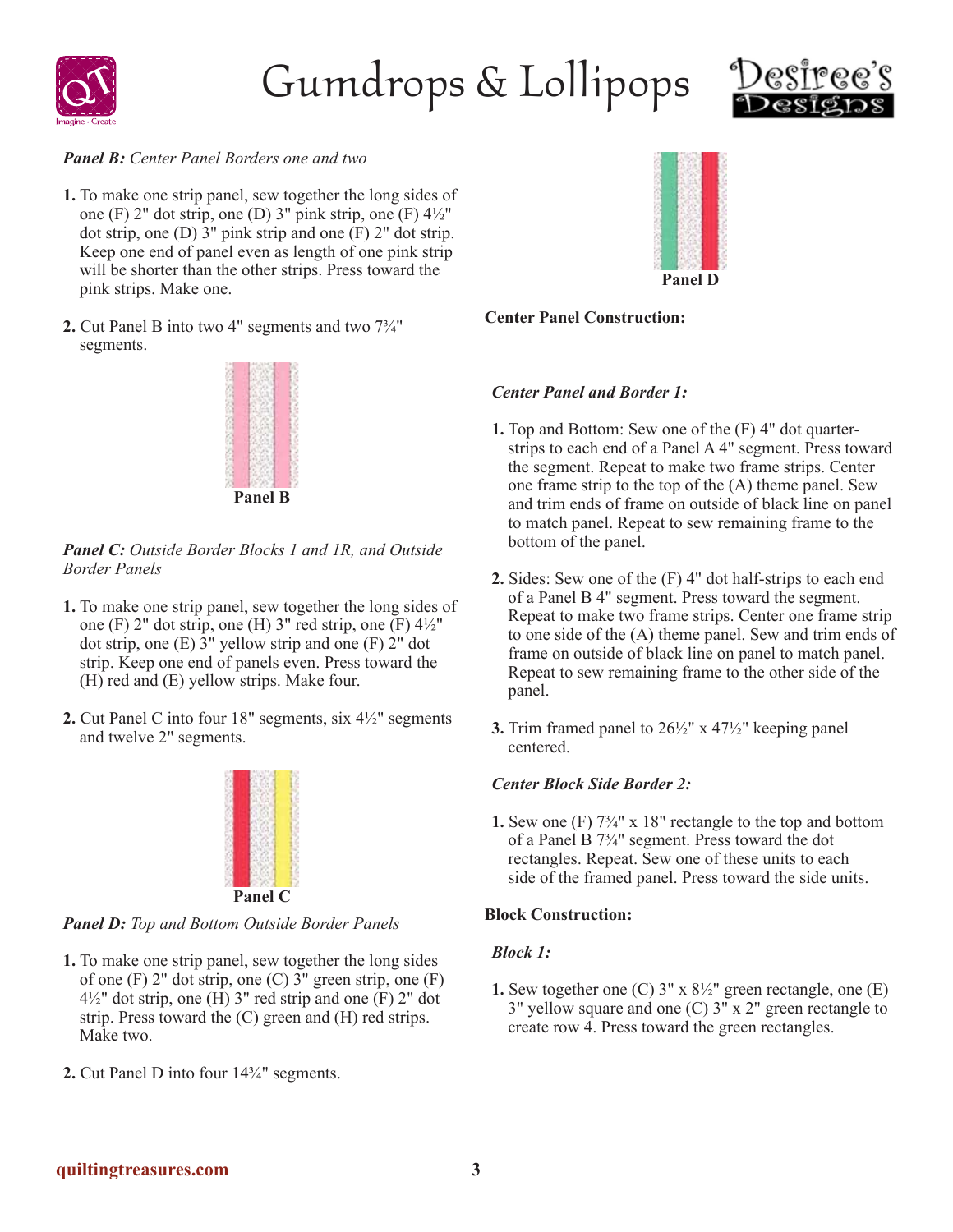



**2.** To complete block, sew together one Panel C 2" segment, one (H) 3" x 12½" red rectangle, one Panel C  $4\frac{1}{2}$ " segment, row 4 and one Panel C 2" segment. Press toward the Panel C segment rows. Make two.



#### *Block 1R:*

- **1.** Sew together one (H) 3" x 2" red rectangle, one (E) 3" yellow square and one (H)  $3'' \times 8\frac{1}{2}$  red rectangle to create row 2. Press toward the red rectangles. Repeat.
- **2.** Sew together one  $(C)$  3" x  $8\frac{1}{2}$ " green rectangle, one  $(H)$  $3''$  red square and one (C)  $3''$  x  $2''$  green rectangle to create row 4. Press toward the green rectangles.
- **3.** To complete block, sew together one Panel C 2" segment, one row 2, one Panel C  $4\frac{1}{2}$ " segment, one row 4 and one Panel C 2" segment. Press toward the Panel C segment rows. Make two.



**Make 2**

#### *Block 2:*

- **1.** Sew together one (H) 3" x 2" red rectangle, one (B) 3" floral square and one (H)  $3''$  x  $8\frac{1}{2}$ " red rectangle to create row 2. Press toward the red rectangles. Repeat.
- **2.** Sew together one (C) 3" x 8½" green rectangle, one (B) 3" floral square and one (C) 3" x 2" green rectangle to create row 4. Press toward the green rectangles. Repeat.
- **3.** To complete block, sew together one Panel A 2" segment, one row 2, one Panel A 4½" segment, one row 4 and one Panel A 2" segment. Press toward the Panel A rows. Make two.



#### *Block 3:*

- **1.** Sew together one (D) 3" x 2" pink rectangle, one (H) 3" red square and one (D)  $3'' \times 8\frac{1}{2}$  pink rectangle to create row 2. Press toward the pink rectangles. Repeat.
- **2.** Sew together one (D) 3" x 8½" pink rectangle, one (E) 3" square and one (D) 3" x 2" pink rectangle to create row 4. Press toward the pink rectangles. Repeat.
- **3.** To complete block, sew together one Panel C 2" segment, one row 2, one Panel C 4½" segment, one row 4 and one Panel C 2" segment. Press toward the Panel C rows. Repeat.